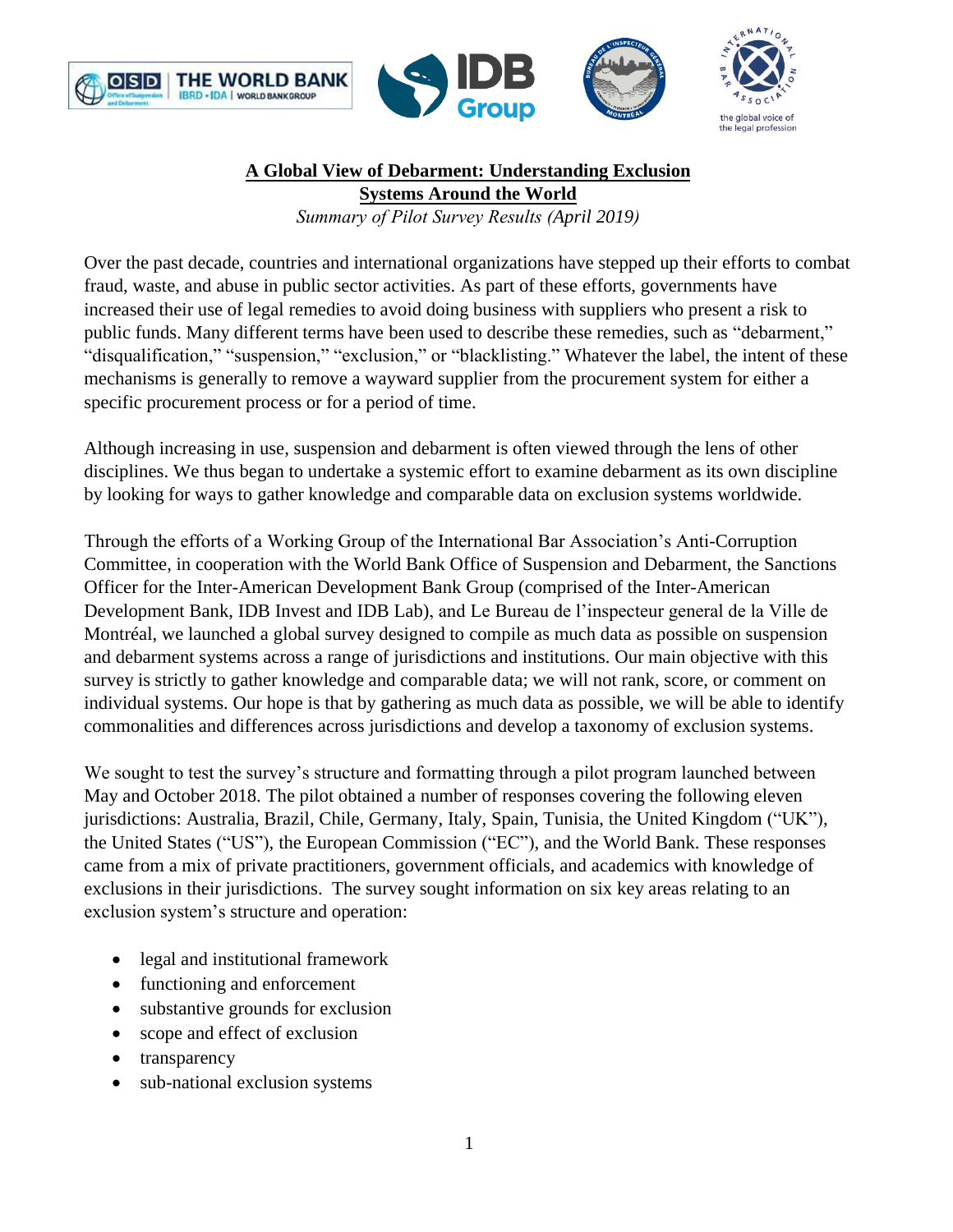





This article highlights some of the data collected in the pilot study and notes key areas for future research efforts. Part I analyzes the legal basis for exclusion systems and the various types of decisionmakers. Part II discusses the grounds for which a supplier may be excluded, and Part III looks at the scope of an exclusion among the different jurisdictions. Part IV examines the rights of a supplier to contest the exclusion decision. The findings presented in this report are based solely on the information collected from the survey responses.

## **Part I: Government-Wide Exclusion Mechanisms**

The survey uses the term "government-wide exclusion mechanism" to refer to an exclusion of suppliers from competing for or receiving contracts at the national (or federal) level, across all government agencies. We recognize that using this term may sometimes result in confusion; for instance, two different respondents provided answers for the UK reflecting different understandings of this term. One respondent stated that the UK does not have a government-wide exclusion mechanism because independent contracting officers make contract-by-contract exclusion decisions. The second respondent noted that while exclusion decisions are not made at the national level, there is national legislation governing exclusion. A few other jurisdictions also follow this pattern: their systems do not have a centralized decision-maker but do have centralized regulations governing various decisionmaking authorities.

Of the eleven jurisdictions surveyed, ten have some form of government-wide exclusion mechanism (including the UK). Australia was the only jurisdiction surveyed that does not have a government-wide exclusion mechanism. The exclusion mechanisms in nine of the ten jurisdictions are governed by administrative law, although a few respondents noted that criminal and/or civil law convictions could also play a role in their jurisdictions. Only one jurisdiction – Italy – reported having an exclusion mechanism based solely in criminal law.

The survey first addressed the institutional framework for the government-wide exclusion mechanism. Specifically, respondents were asked whether the decision-maker is:

- A single, centralized entity such as a designated official or office that serves as the decisionmaker on behalf of all entities and agencies of the national government.
- An officer at the agency level there is a designated official or office within each entity or agency of the national government responsible for making exclusion decisions.
- An individual contracting officer any contracting officer or official responsible for making or overseeing procurement awards could serve as a decision-maker for government-wide exclusion.
- $\bullet$  A judicial authority exclusions are either decided by a judicial authority or are automatic following a criminal conviction and/or civil judgment by a court of law.
- Another decision-maker not mentioned above.

The decision-maker differs widely across systems. Responses from five jurisdictions noted that exclusion decisions are made by a centralized decision-maker, and five other jurisdictions provide for a decision-maker at the agency level. Four jurisdictions identified an individual contracting officer as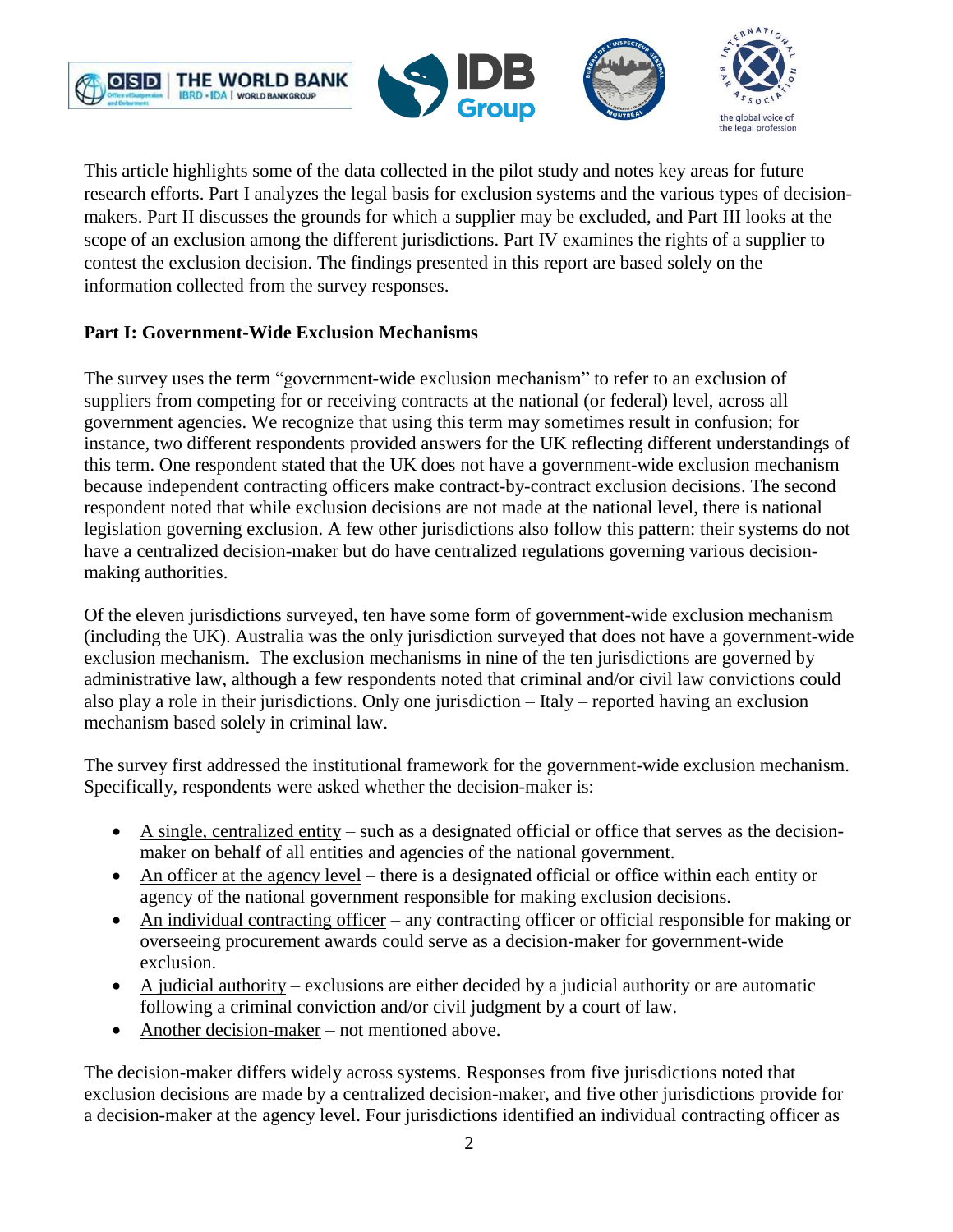





being tasked with exclusion decisions. The UK system fits into this category, as contracting officers are responsible for making case-by-case exclusion decisions based on national regulations. Responses from five jurisdictions selected a judicial authority as a decision-maker, including where exclusions are automatically imposed following a criminal conviction and/or civil judgment. As noted above, this fits systems such as Italy and Chile where the exclusion decision may be based on a judicial finding that a supplier has committed a particular violation.

Respondents were able to select more than one type of decision-maker. Hence, responses from Brazil, the US, Spain, Chile, and the EC indicated that their systems provide for more than one type of decision-maker. Especially where an independent appellate process exists to challenge the debarment decision, the system is likely to have multiple decision-makers. In a few systems, the type of decisionmaker depends on the reason for the debarment. In at least three systems, there are different processes that can result in exclusion. In Brazil, for example, the process for excluding a supplier varies depending on the severity of the offense and the consequences of the misconduct.

| <b>Jurisdiction</b>        | Gov't-Wide<br><b>Exclusion?</b> | <b>Foundational</b><br><b>Legal Basis</b>                 | <b>Decision-Maker(s)</b>                                                      |  |
|----------------------------|---------------------------------|-----------------------------------------------------------|-------------------------------------------------------------------------------|--|
| <b>Brazil</b>              | Yes                             | Administrative                                            | Centralized<br>Agency-Level<br>Ind. Contracting Officer<br>Judicial Authority |  |
| Chile                      | Yes                             | Administrative,<br>Criminal                               | Agency-Level<br>Judicial Authority<br>Other                                   |  |
| Germany                    | Yes                             | Administrative                                            | Agency-Level                                                                  |  |
| Italy                      | Yes                             | Criminal                                                  | Judicial Authority                                                            |  |
| Spain                      | Yes                             | Administrative                                            | Agency-Level<br>Ind. Contracting Officer<br>Judicial Authority                |  |
| Tunisia                    | Yes                             | Administrative                                            | Centralized                                                                   |  |
| <b>United Kingdom</b>      | $Yes*$                          | Administrative                                            | Ind. Contracting Officer                                                      |  |
| <b>United States</b>       | Yes                             | Administrative                                            | Agency-Level<br>Judicial Authority                                            |  |
| <b>European Commission</b> | <b>Yes</b>                      | Centralized<br>Administrative<br>Ind. Contracting Officer |                                                                               |  |
| World Bank                 | Yes                             | Administrative                                            | Centralized                                                                   |  |
| Australia                  | $N_{O}$                         | n/a                                                       | n/a                                                                           |  |

*\*One response covering the UK answered "no."*

### **Part II: Grounds for an Exclusion**

The survey sought information on the grounds for which a supplier may be excluded. The survey provided a list of fifteen possible grounds, ranging from corruption to terrorism to regulatory infractions. Respondents were asked to indicate which of these grounds could lead to exclusion in their jurisdiction. Respondents were also able to identify additional exclusion grounds beyond the fifteen listed in the survey. For example, the US system has a "catch-all" ground that allows a supplier to be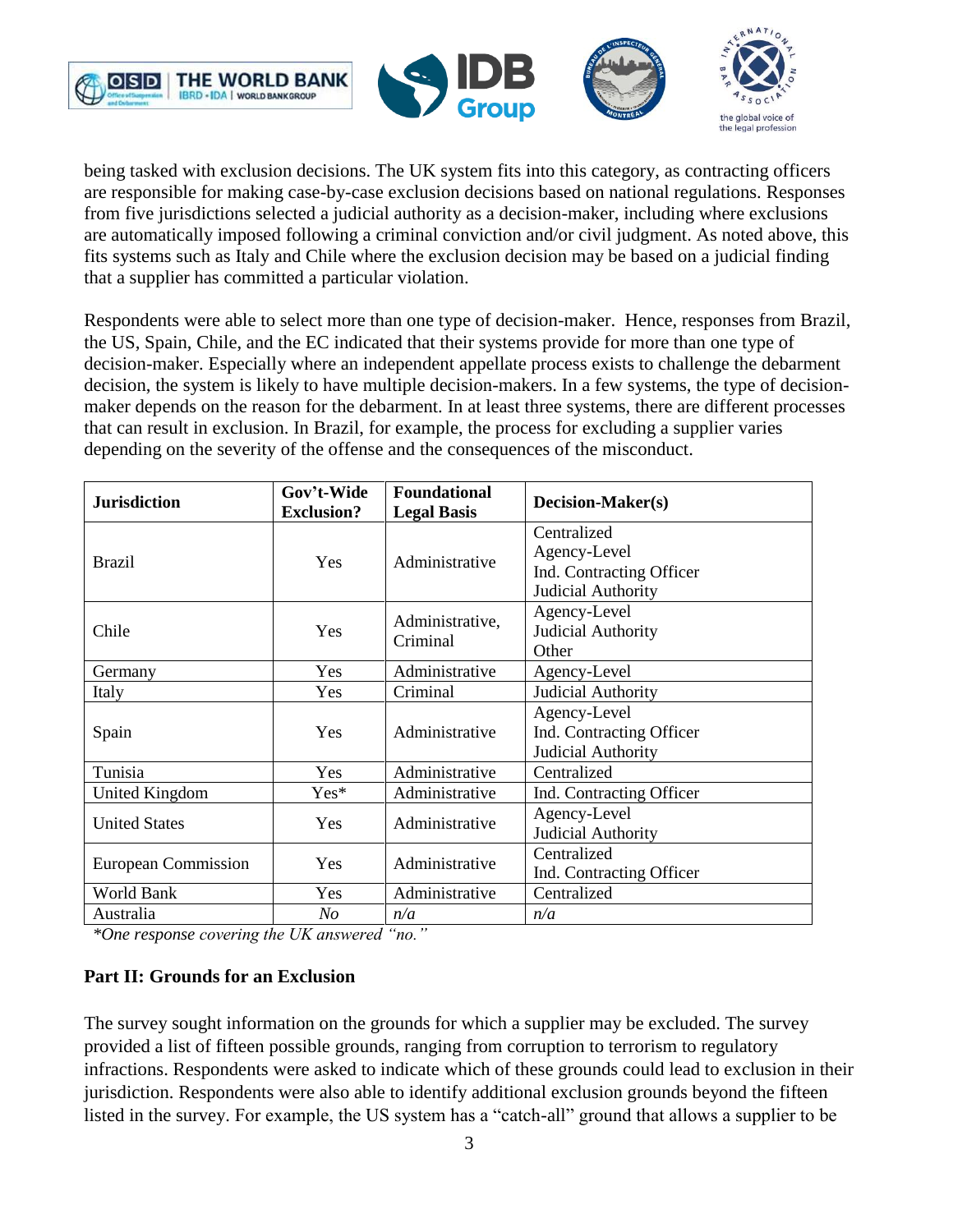



excluded for any "cause of so serious or compelling a nature" that it affects the supplier's "present responsibility."

According to the responses, the most common grounds across all jurisdictions are fraud, corruption, collusion (bid rigging), coercion, tax offenses, labor violations, and terrorism. Responses from nine jurisdictions indicated that fraud is an offense for which debarment could be imposed (the responses covering the tenth jurisdiction – Italy – noted that its system is based entirely on criminal law and thus did not list specific grounds). Tunisia is the only jurisdiction that does not explicitly exclude for corruption, at least as this term is described in the survey. That said, Tunisia's system does allow for excluding suppliers found to have committed acts that compromise professional integrity.

Most jurisdictions also exclude in cases of obstruction, theft, social harms, money laundering, and regulatory violations. Failure to perform on a previous public contract is another ground for exclusion in seven of the nine jurisdictions; responses indicated that the World Bank and Tunisia are the only jurisdictions for which poor performance is not a ground for exclusion. Bankruptcy is also a common exclusion ground, as it exists in seven of the jurisdictions surveyed. Responses further indicated that six jurisdictions may allow for the exclusion of a supplier that had been previously excluded by another jurisdiction or international organization, making "cross-debarment" one of the least common exclusion grounds across the jurisdictions surveyed. Responses from these six jurisdictions all indicated that cross-debarment is a discretionary decision.

The survey also asked respondents to indicate which of these grounds, if proven, automatically lead to the supplier's exclusion and which grounds could, but need not, result in exclusion. The survey defines "mandatory exclusion" as an exclusion that must be imposed, without any discretion on the part of the decision-maker, when one or more grounds have been established (this is also sometimes referred to as "automatic" or "statutory" exclusion). Alternatively, the survey defines "discretionary exclusion" as an exclusion that, even if a ground is established, is imposed only at the discretion of the decision-maker. The survey found varying treatment of each ground across jurisdictions, including several responses indicating that an exclusion based on a particular ground could be both mandatory and discretionary, depending on the decision-maker and/or how the ground is established (*e.g.*, judicial decision versus administrative inquiry).

The survey also asked respondents to identify the reasons why a decision-maker may decide not to exclude a supplier notwithstanding the existence of a discretionary exclusion ground. Almost all respondents indicated remedial measures (*e.g.*, acts by the supplier that address prior acts or otherwise demonstrate that it will not, in its current condition, pose a risk to the government) could lead to a decision to forgo exclusion, although the frequency with which suppliers are able to avoid exclusion likely varies across jurisdictions. Under the EC system, for example, remedial measures may eliminate the need for an exclusion based only on certain grounds; a supplier cannot use remedial measures to avoid an exclusion based on fraud or similar offenses. Other ways in which a supplier may be able to avoid exclusion include settlement or other agreement, government interest, or applicability of another sanction. For instance, under the Spanish system, payment of fines and assurances that measures have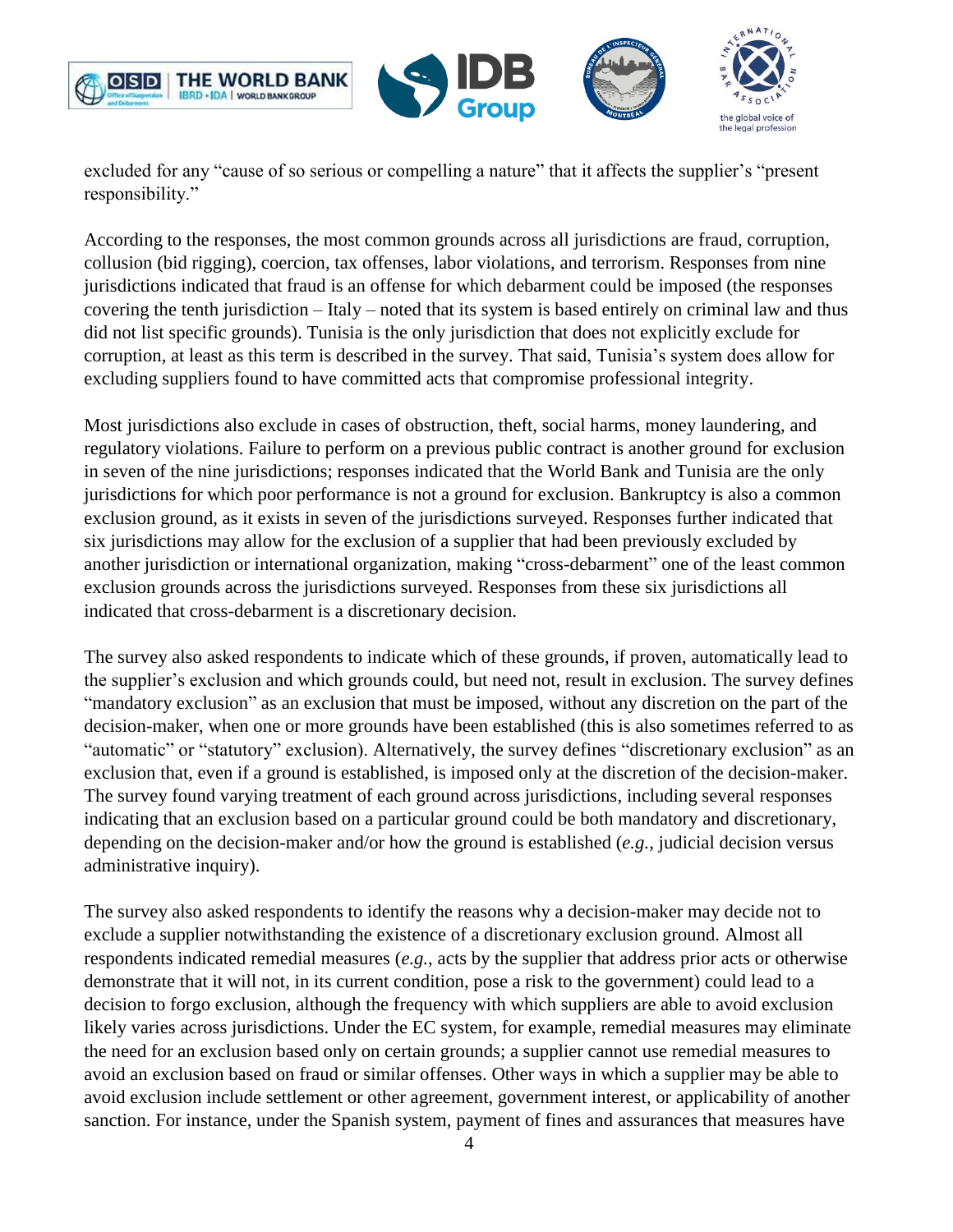

been taken to avoid future wrongdoing would allow a supplier to avoid exclusion under certain circumstances. Only Chile indicated that there are no discretionary grounds for exclusion.



## **Part III. Scope of an Exclusion**

### *Type and Length of Exclusion*

The survey also sought information on the type and duration of the exclusions that may be imposed. In most jurisdictions, the decision-maker must make its reasoning available to the supplier, but in four jurisdictions, the decision-maker also makes its reasoning available to the public. Seven jurisdictions maintain a publicly available list of excluded suppliers, six of which provide information on the grounds for the supplier's exclusion. In 2020, Germany will be instituting a non-public list of excluded suppliers. Responses from Australia and the UK indicated that these jurisdictions do not have a list of excluded suppliers, either public or internal.

Responses across most jurisdictions indicated that exclusions are generally between one and five years in length. However, several systems allow for longer exclusions, even if the generally imposed sanction is between one and five years. For example, Tunisia allows for exclusions of up to ten years. Since the Tunisian system was instituted in 2016, seven entities have been excluded for periods ranging from six months to three years. In most systems, the duration of the exclusion varies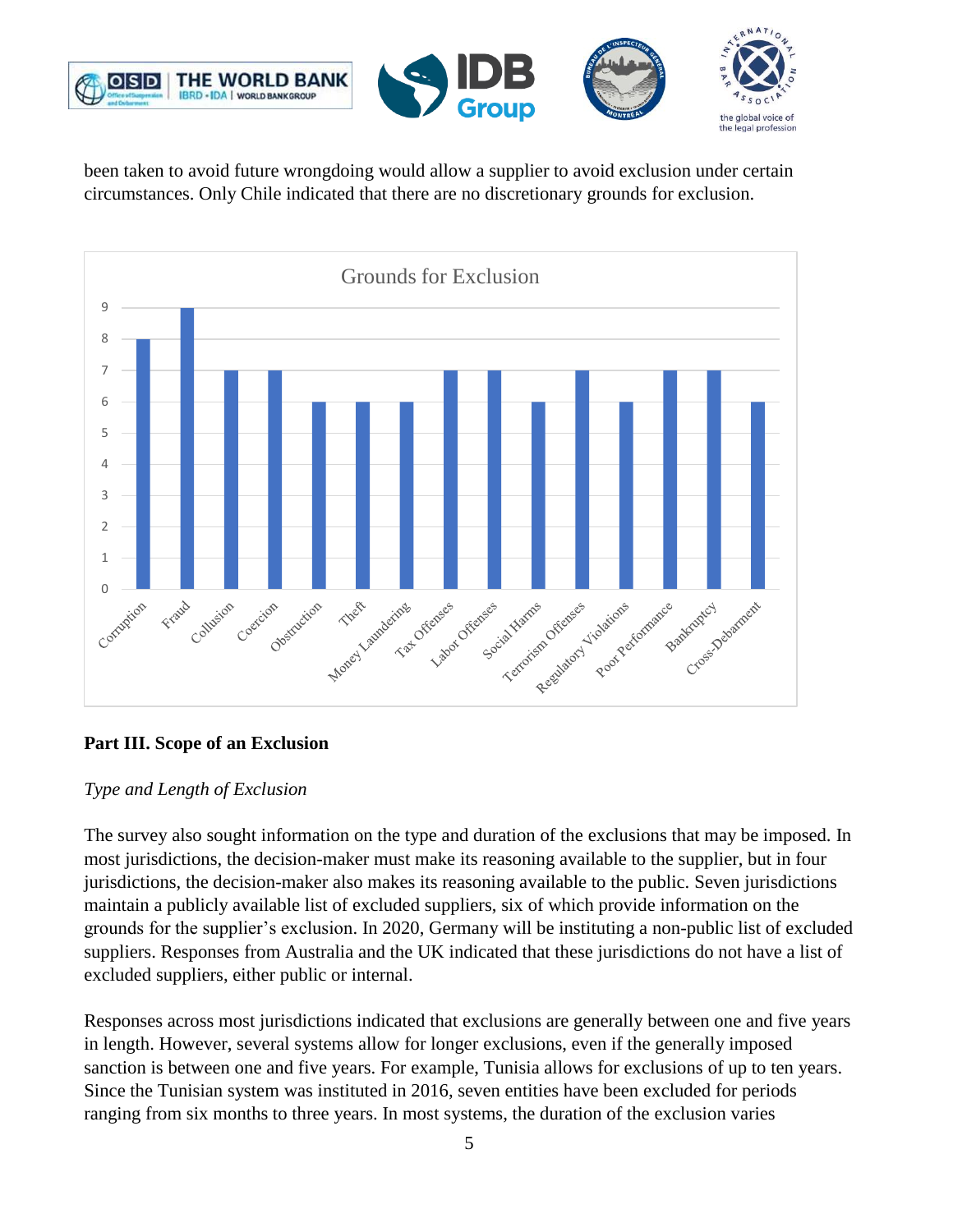



depending on the applicable exclusion ground. Only in the World Bank's system is the baseline length of the exclusion the same for all exclusion grounds, although the length can be increased or decreased depending on the presence of mitigating or aggravating factors.

## *Effect on Current and Future Contracts*

Several questions in the survey relate to the extent to which an exclusion affects the supplier's current and future contracts. In every jurisdiction surveyed, the exclusion decision does not automatically terminate ongoing contracts; however, jurisdictions were split on whether subsequent modifications to those contracts were allowed. In seven jurisdictions, an exclusion decision prevents the supplier from receiving not only prime contracts but also subcontracts.

## *Application of the Exclusion to Affiliates*

The survey also asked whether an exclusion could extend to the supplier's affiliates, including parent and subsidiary companies, lines of business, and individuals affiliated with the supplier. Six jurisdictions allow for an exclusion to extend to the supplier's corporate affiliates depending on the circumstances, although no jurisdiction requires that an exclusion automatically extend to affiliated companies. The World Bank's system presumptively extends an exclusion to all affiliates controlled by the supplier, but this extension can be rebutted. The UK, Brazil, and Chile are the only jurisdictions that do not allow an exclusion to extend to a supplier's corporate affiliates. Exclusions in the US, Spain, and the World Bank could be limited to certain divisions or operating units within a company, but no jurisdiction required that such a limitation be applied.

Respondents were also asked whether the exclusion of the corporate supplier could extend to a related individual (*e.g.*, officer, manager, employee). In seven jurisdictions, an exclusion could extend to individuals affiliated with the supplier; of those seven, Spain and Chile are the only jurisdictions that require such an extension. In Spain, exclusions of a corporate supplier must extend to those individuals who own or control the supplier, and Chile requires extending exclusions to the supplier's managers. Most jurisdictions that allow for extending an exclusion to affiliated individuals also allow for the exclusion to further extend to other companies controlled by those individuals.

### *Exceptions to Exclusion*

Finally, responses indicated that several jurisdictions have a legal mechanism that allows a supplier to be awarded a contract even after it has been excluded. In the US, this can occur where there are "urgent and compelling circumstances." In Germany, an excluded supplier can still receive a contract in "emergency situations." However, in five jurisdictions, there is no waiver; an excluded supplier cannot be awarded a contract under any circumstances.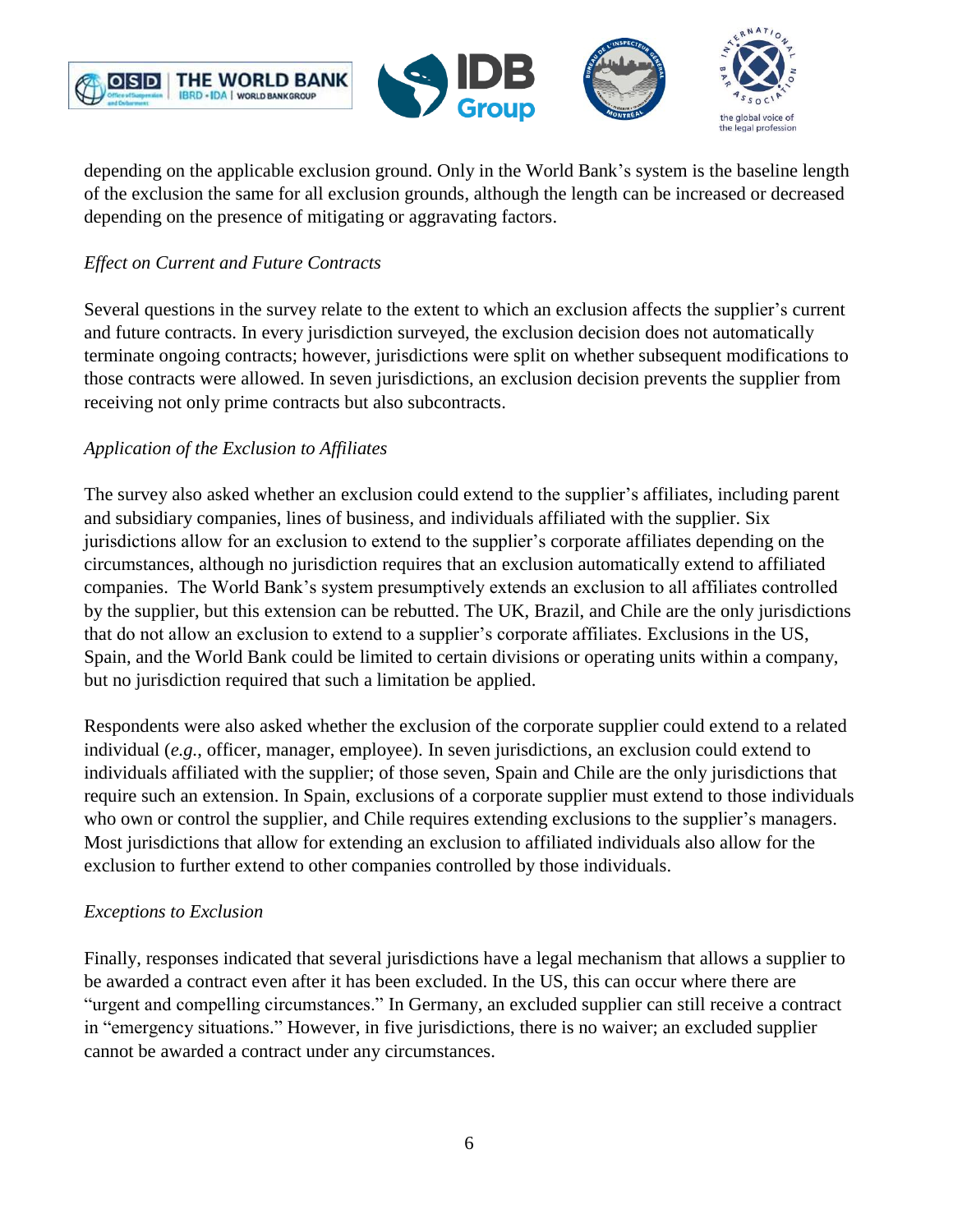







| <b>Jurisdiction</b>    | <b>Public</b><br><b>Exclusion</b><br>List? | <b>Effect on Current and</b><br><b>Future Contracts</b> | <b>Affiliates Covered</b>                                                         | <b>Exclusion</b><br><b>Exception?</b>                     |
|------------------------|--------------------------------------------|---------------------------------------------------------|-----------------------------------------------------------------------------------|-----------------------------------------------------------|
| <b>Brazil</b>          | Yes                                        | Modifications allowed<br>Subcontracting allowed         | No extension to<br>individuals or corporate<br>affiliates                         | N <sub>o</sub>                                            |
| Chile                  | Yes                                        | Modifications allowed<br>Subcontracting prohibited      | Must extend to individual<br>managers; does not extend<br>to corporate affiliates | N <sub>o</sub>                                            |
| Germany                | $No*$                                      | Modifications prohibited<br>Subcontracting allowed      | Can extend to corporate<br>and individual affiliates                              | Yes (emergency<br>situations)                             |
| Italy                  | $n/a**$                                    | n/a                                                     | n/a                                                                               | n/a                                                       |
| Spain                  | Yes                                        | Modifications prohibited<br>Subcontracting prohibited   | Must extend to individual<br>owners; can extend to<br>corporate affiliates        | N <sub>o</sub>                                            |
| Tunisia                | Yes                                        | Modifications prohibited<br>Subcontracting prohibited   | Can extend to corporate<br>affiliates only***                                     | N <sub>o</sub>                                            |
| United<br>Kingdom      | N <sub>o</sub>                             | Modifications allowed<br>Subcontracting prohibited      | Can extend to affiliated<br>individuals only                                      | Yes (public<br>interest or<br>disproportionate<br>burden) |
| <b>United States</b>   | Yes                                        | Modifications prohibited<br>Subcontracting prohibited   | Can extend to corporate<br>affiliates and individuals                             | Yes (urgent and<br>compelling<br>circumstances)           |
| European<br>Commission | Yes                                        | Modifications prohibited<br>Subcontracting prohibited   | Must extend to controlled<br>corporations; can extend<br>to individuals           | Yes                                                       |
| <b>World Bank</b>      | Yes                                        | Modifications allowed****<br>Subcontracting prohibited  | Can extend to corporate<br>affiliates and individuals                             | N <sub>o</sub>                                            |
| Australia              | n/a                                        | n/a                                                     | n/a                                                                               | n/a                                                       |

*\*Germany will be instituting a non-public list in 2020.*

*\*\*Not answered. Exclusions in Italy are based entirely in the criminal justice system.*

*\*\*\*Tunisia's system applies only to companies, not individuals.*

*\*\*\*\*The World Bank's system prohibits "material" modifications.*

## **Part IV: Rights of the Supplier**

Suppliers subject to exclusion proceedings can face severe repercussions, including lengthy exclusions from public contracting, bad publicity, and even fines or additional penalties. Because of the severity of these consequences, suppliers often have significant rights to present their case and seek an appeal during an exclusion proceeding.

### *Notice*

In all jurisdictions except Chile, some form of notice must be given to a supplier facing exclusion. The timing of this notice depends on the jurisdiction, with responses indicating that notice is provided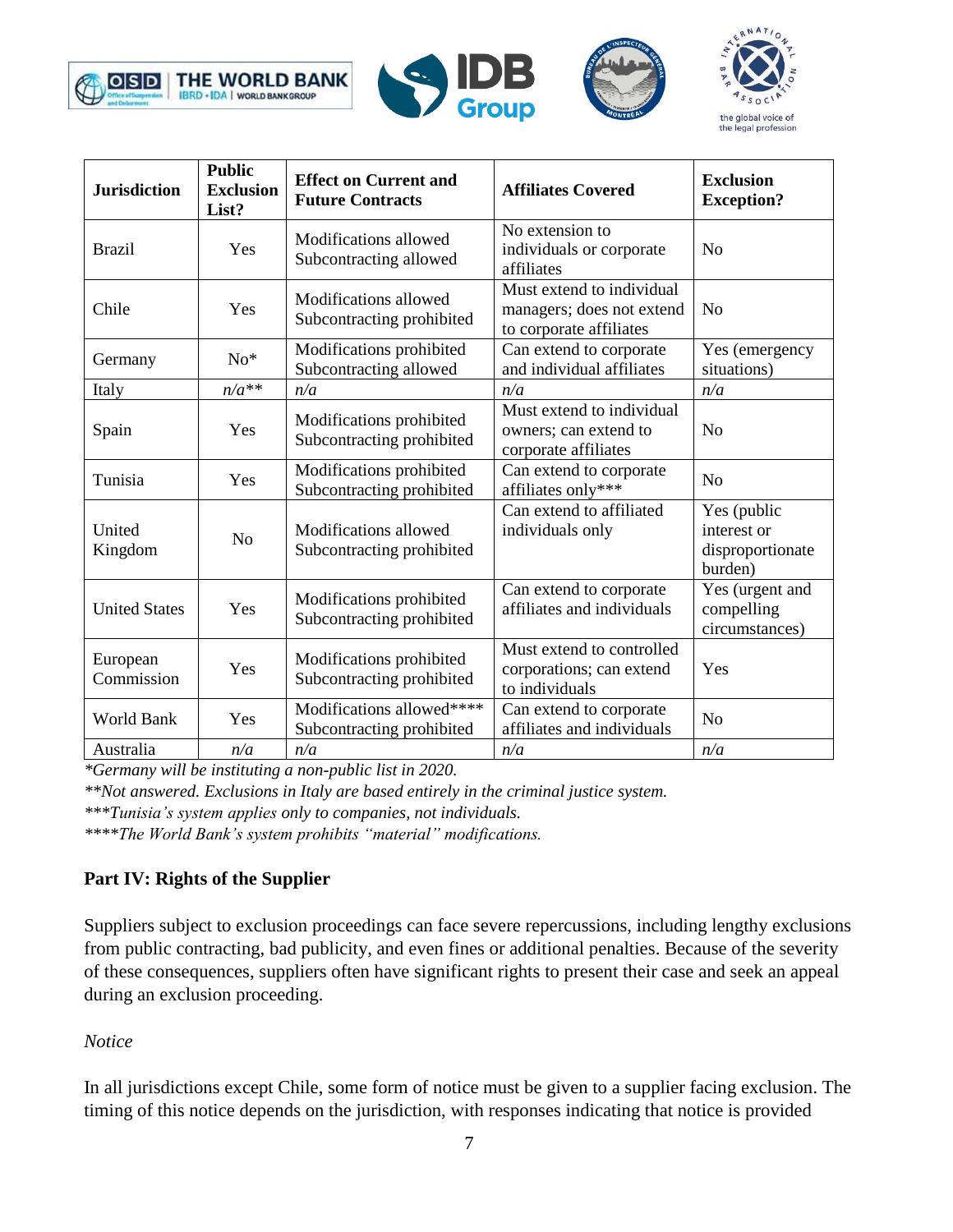

when exclusion proceedings are commenced in five jurisdictions and when the exclusion becomes effective in another five jurisdictions. In several jurisdictions, the timing of the notice is at the discretion of the decision-maker. For example, in Brazil, the process differs depending on the agency. In the US, the decision-maker has the discretion to provide notice before the exclusion becomes effective but is not required to do so. Five jurisdictions also provide for some form of provisional exclusion (like a temporary suspension) while an investigation or an exclusion proceeding is ongoing.

In most jurisdictions, the notice is required to contain information about the grounds for exclusion. In the UK, although the notice is not required to contain the grounds for exclusion, the supplier is entitled to a "debrief" during which many contracting authorities include information as to the reasons for exclusion.

## *Contestation Procedures*

In all jurisdictions, the supplier is entitled to the opportunity to present its defense to the decisionmaker or otherwise contest the grounds for exclusion. Similarly, in all jurisdictions that allow an exclusion to extend to a supplier's affiliates, those affiliates also have the right to contest the exclusion decision. In all jurisdictions, the supplier is entitled to make a written submission to the decisionmaker. Most jurisdictions also allow the supplier to obtain a copy of the evidentiary record and request an in-person hearing. In a few jurisdictions, the supplier is entitled to call witnesses to appear on its behalf. In all jurisdictions, the supplier is entitled to be represented by counsel during the contestation process, including the appeal (discussed below). But only in Italy, where the exclusion process is based in criminal law, is the supplier provided defense counsel throughout the process.

### *Appeal*

In all jurisdictions, the supplier has the right to seek an appeal (*i.e.*, a review of the exclusion decision by an independent authority). In seven jurisdictions, the appeal is largely a judicial process, although excluded suppliers in Chile can also bring an administrative complaint. Judicial appeal in three of these jurisdictions is possible only after the excluded supplier exhausts its administrative remedies. In three other jurisdictions, the appeal process is only administrative (*i.e.*, appeal to a higher administrative body, above the decision-maker).

All jurisdictions allow the supplier to once again obtain the evidentiary record and make a written submission during the appeal process. Most jurisdictions also allow an in-person hearing to be requested on appeal. In Brazil, the appellate procedure is not specified in the law, but suppliers are still entitled to appeal, and the procedure is determined by each government entity engaged in exclusion. As noted above, all jurisdictions allow a supplier to be represented by counsel during the process, but only Italy provides counsel when the supplier cannot afford one on its own.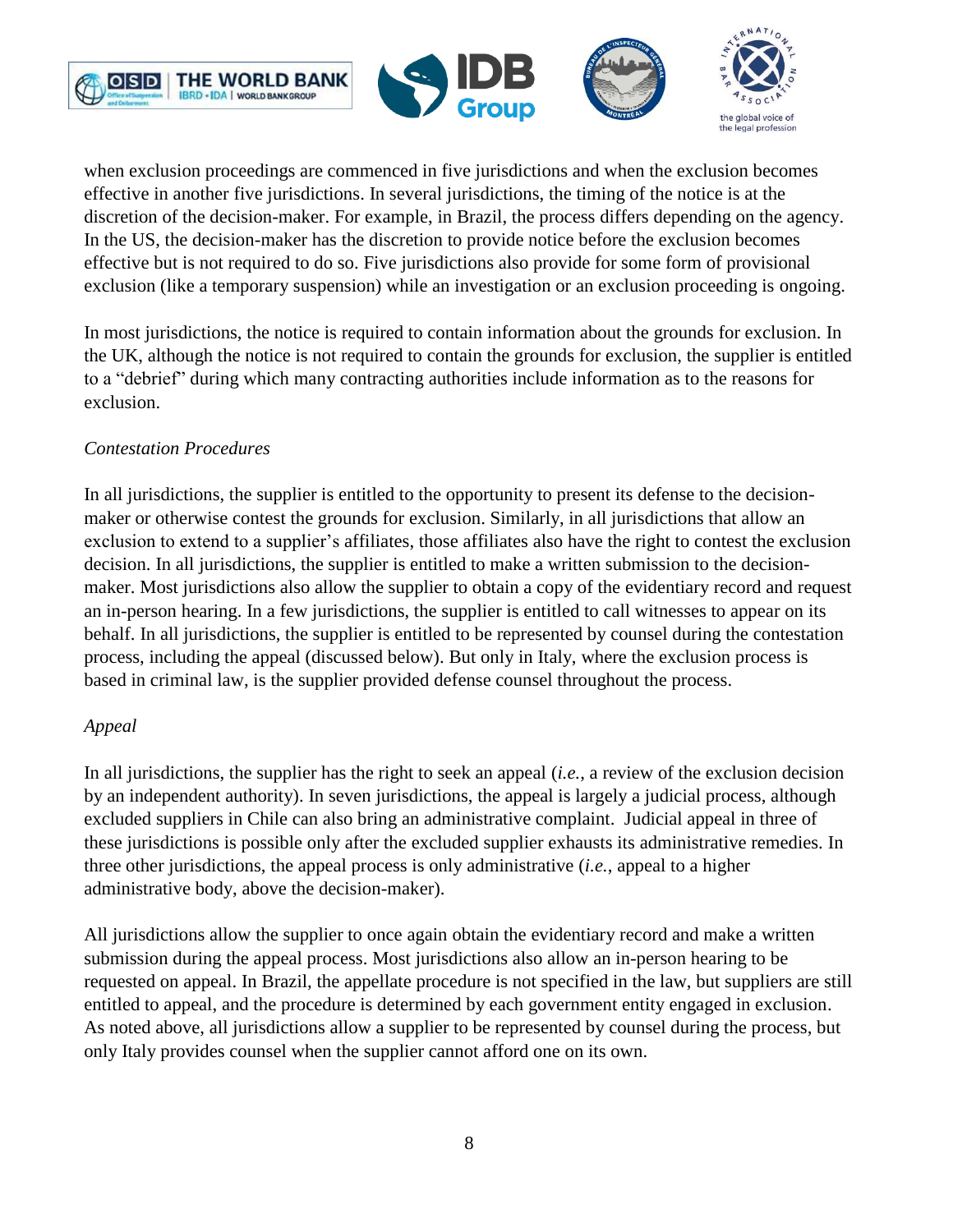







| <b>Jurisdiction</b>    | <b>When Must Notice be</b><br>Given?                            | Provisional<br><b>Exclusion?</b> | <b>Contestation</b><br><b>Procedures</b>                                     | <b>Appeal Rights</b>                                            |
|------------------------|-----------------------------------------------------------------|----------------------------------|------------------------------------------------------------------------------|-----------------------------------------------------------------|
| <b>Brazil</b>          | Exclusion is imposed                                            | N <sub>0</sub>                   | Written submission<br>In-person hearing                                      | <b>Administrative Process</b>                                   |
| Chile                  | None required                                                   | N <sub>o</sub>                   | Written submission<br>Obtain evidence<br>In-person hearing<br>Call witnesses | Admin. Complaint<br>Judicial Challenge                          |
| Germany                | Start of investigation                                          | N <sub>o</sub>                   | Written submission<br>Obtain evidence<br>In-person hearing                   | <b>Judicial Challenge</b><br>(after exhaust admin.<br>remedies) |
| Italy                  | Start of investigation                                          | Yes                              | Written submission<br>Obtain evidence<br>In-person hearing<br>Call witnesses | Judicial Appeal*                                                |
| Spain                  | Start of investigation<br>Decision-maker finds<br>grounds exist | Yes                              | Written submission<br>Obtain evidence<br>In-person hearing<br>Call witnesses | Judicial Challenge<br>(after exhaust admin.<br>remedies)        |
| Tunisia                | Start of investigation<br>Exclusion is imposed                  | Yes                              | Written submission<br>Obtain evidence<br>In-person hearing                   | <b>Administrative Process</b>                                   |
| United<br>Kingdom      | Start of investigation                                          | N <sub>o</sub>                   | Written submission                                                           | <b>Judicial Challenge</b>                                       |
| <b>United States</b>   | Exclusion is imposed**                                          | Yes                              | Written submission<br>Obtain evidence<br>In-person hearing<br>Call witnesses | <b>Judicial Challenge</b><br>(after exhaust admin.<br>remedies) |
| European<br>Commission | Decision-maker finds<br>grounds exist                           | N <sub>o</sub>                   | Written submission                                                           | Judicial Challenge                                              |
| World Bank             | Decision-maker finds<br>grounds exist<br>Exclusion is imposed   | Yes                              | Written submission<br>Obtain evidence<br>In-person hearing***                | <b>Administrative Process</b>                                   |
| Australia              | n/a                                                             | n/a                              | n/a                                                                          | n/a                                                             |

*\*Initial decisions are made by courts of law.*

*\*\*Prior notice is at the discretion of the decision-maker. Notice is also given if supplier is suspended/proposed for debarment.*

*\*\*\*In-person hearing allowed only upon appeal.*